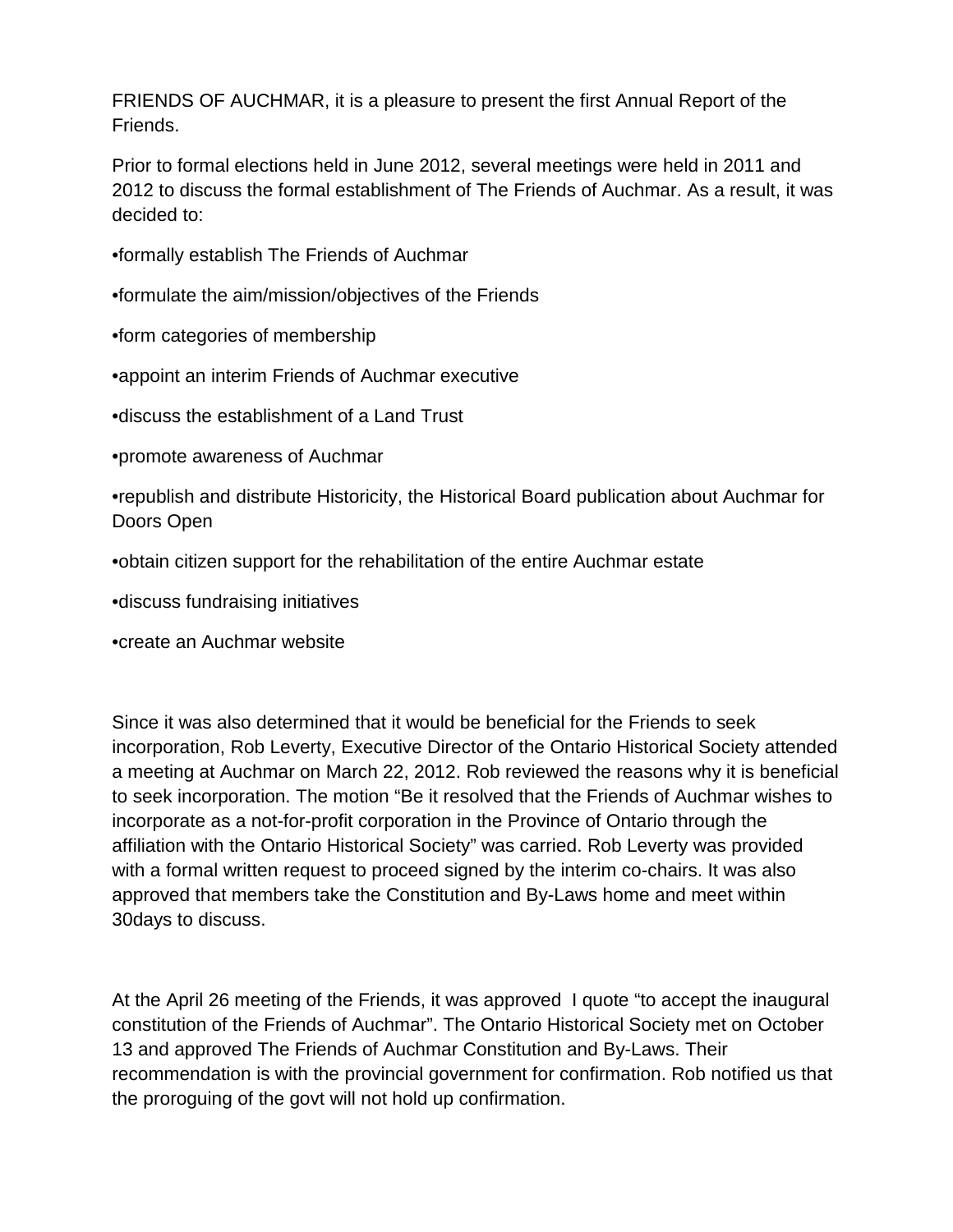Anna Bradford, then Acting Director of Culture and Tourism, the guest speaker at the April 26 meeting, explained that at that time city council had not approved any action for work on Auchmar. Carolyn Samko, our guest speaker, will provide an update for us tonight on current and future restoration activity at Auchmar.

On May 24 at a general meeting, Terri Mines, Chair of the Friends of Auchmar Nominating Committee outlined the nominating committee process and explained that only paid members could be nominated and vote for officers at the meeting to be held on June 21. Terri confirmed that a notice asking for nominations would be placed in the Hamilton Spectator, on Cable 14 and other media. Also at that meeting, an update on the Auchmar Challenge Fund was presented by Brenda Head, member of the board of Heritage Hamilton Foundation.

Dr. Grant Head, the guest speaker, gave a fascinating and important power point presentation on Loch Lomond, Scotland, the site of the original Auchmar Estate and the Auchmar Estate built in Hamilton in 1854 on land that the Honourable Isaac Buchanan had purchased. The talk was very well received. Since that time, Grant has been requested to speak to the Rotary Club.

On Thursday June 21, The Friends of Auchmar hosted a meeting at which Terri Mines, chair of the nomination committee and, assisted by Sara Collyer and Bill King oversaw the election of officers. The board was acclaimed and consists of Chair, Diane Dent; Vice Chair, Robin McKee; Secretary, Eric Lootsma;Treasurer, John Buchanan;Membership Coordinator, Pat Saunders; and Member at Large, Douglas Farraway.

Following the election, guest speaker Sara Collyer, Operations Manager and Director of Community Food at Neighbour to Neighbour, outlined the mission of N2N, her work on community gardens and her desire to create community gardens at Auchmar. Sara also reported on her meeting in the gardens at Auchmar with Anna Bradford. It is hoped that community gardens under Sara's and Anna's leadership will be reality at Auchmar in the spring of 2013.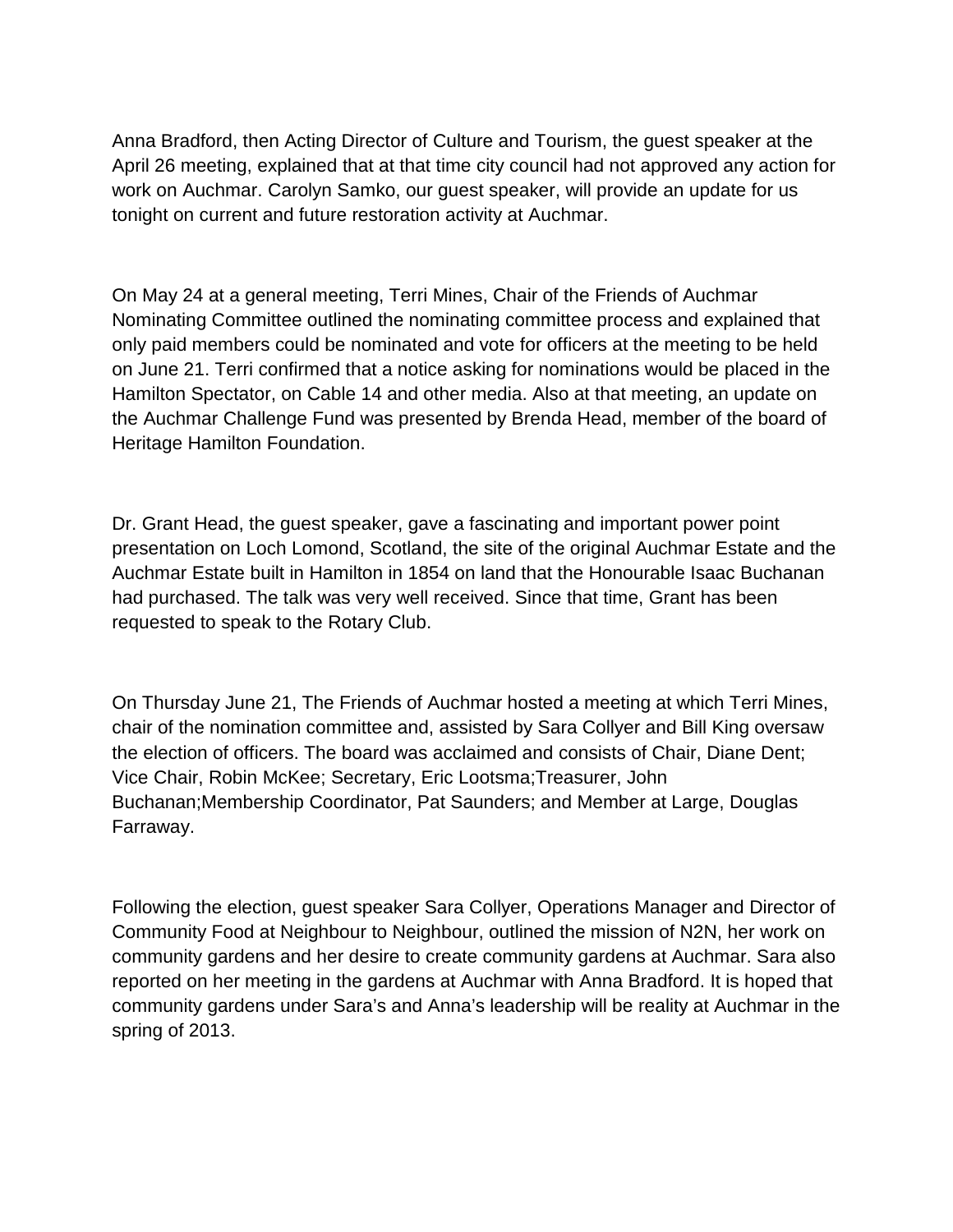Since the election of June 21, your board has met regularly to further the mission of the Friends; to bring together those persons committed to the history, preservation, conservation, rehabilitation and continuing public use of the Auchmar Manor House, its associated buildings and cultural landscape.

On June 29, a week after the election, the board of The Friends of Auchmar met to brain storm. We discussed the importance of:

•a Friends of Auchmar website and comparative costs

•ongoing updates with Tim McCabe and Anna Bradford

•the need to recruit members and develop fund raising initiatives

In July — The Friends of Auchmar board wrote to Tim McCabe and Anna Bradford requesting permission to use Auchmar for a small group which included members of Stewart Memorial Church to host an Emancipation Day picnic on Saturday, August 4th. We were denied permission to use the grounds because Auchmar has become a construction site and unsafe for visitors.

Also in July we received an email message from Tim McCabe who requested a meeting with the board in September in order to provide an update on the city's plan for the rehabilitation of Auchmar.

At that time,Tim McCabe reported verbally that he hoped the rehabilitation of Auchmar would be his legacy. Tim also announced that Anna Bradford had been formally appointed Director of Culture and Tourism for the City of Hamilton and that Anna would now work with him on moving rehabilitation forward.

Guests at the July 25th included webmaster Alina Yeremenko and John McKenzie as well as Gary Werner, Mountain News, who asked to attend a board meeting in order to write an Auchmar update which was published in the Mountain News. Guest, Norris Poedetz, — a pen and ink sketch artist, referred by Anna Bradford, — met with the board to show his sketch of Auchmar and discuss fund raising initiatives. The board agreed that Norris' sketch in card form could be a possible fundraising project. Norris is present tonight. Last week the board met with Patrick Sondola to hear Patrick's ideas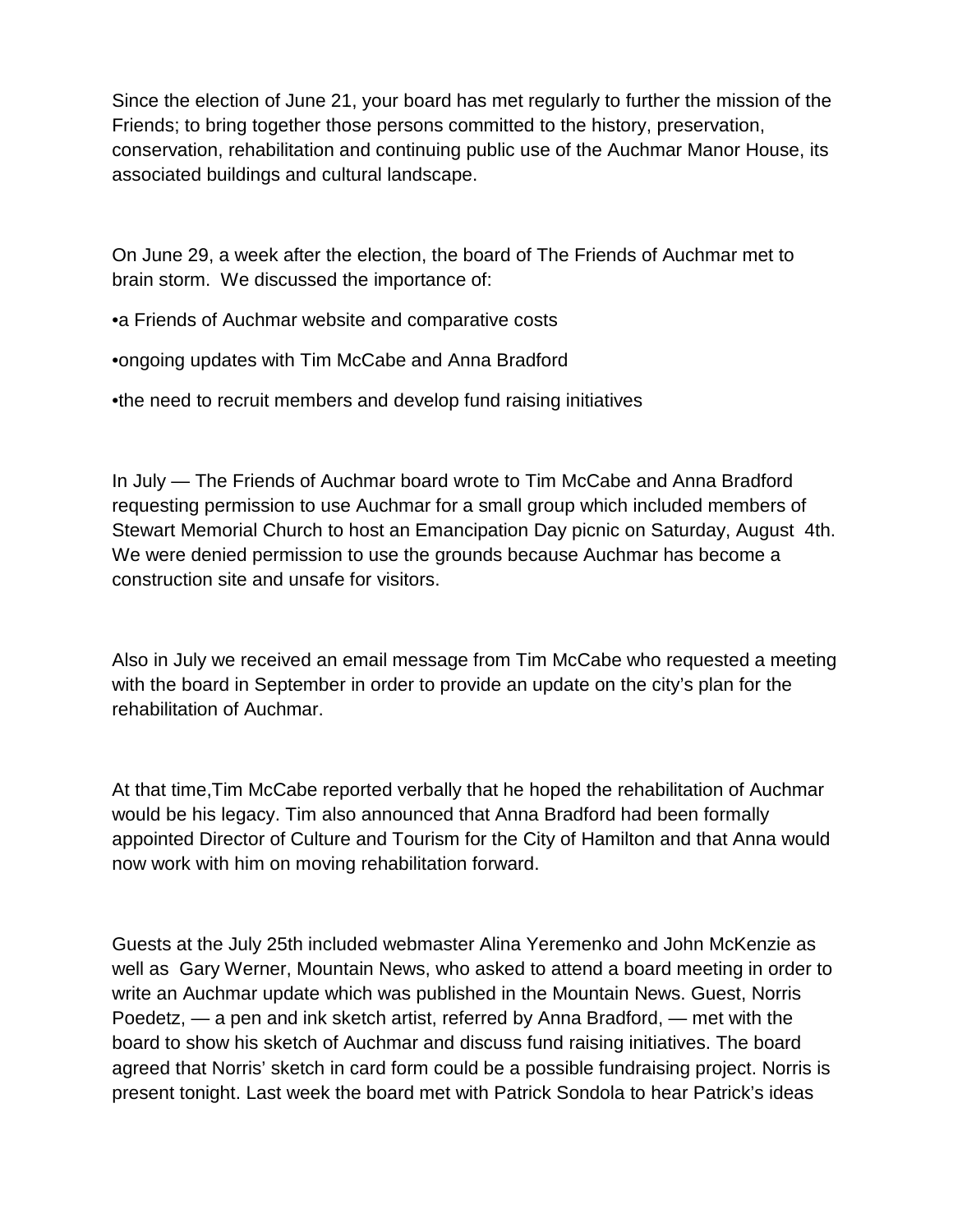for fundraising initiatives at Auchmar. Patrick is also present tonight. No formal decision has been made on these fundraising suggestions.

It was reported to the board that Terry Whitehead confirmed at City Council the announcement he made at a public meeting of the Friends that he would donate \$25,000 from his ward budget to the rehabilitation of Auchmar.

At the August 28 board meeting it was decided that a waiver agreement for copyright-to confirm use of photos/articles on the Friends of Auchmar website was essential. That waiver is now in place. Doug Farraway will report on the current status of the Friends of Auchmar website.

In September, Anna and Tim McCabe attended the Friends board meeting to explain why Tim was putting forward a document entitled Expression of Interest to be presented at the General Issues Committee on Wednesday October 17. Tim outlined the city's need to create its own business plan that demonstrates strategy that will create revenue (city welcoming centre, seminar centre, etc).

Anna was asked for the results of the Doors Open questionnaire that asked visitors for suggested uses for Auchmar. We learned that this information is still being tabulated.

At the General Issues Committee of October 17, presentations on the importance of the preservation and rehabilitation of Auchmar were made by 4 members of the Friends of Auchmar. Following which councillors commented favourably on the Proposed Use Concept Plan- for the Auchmar Estate, submitted by Tim McCabe and prepared by: Anna Bradford

The full report can be found on the Friends and the city's website.

It is the intention of the board of the Friends of Auchmar to host a meeting in November to discuss member suggestions for future uses for Auchmar, create a membership subcommittee and a fundraising subcommittee and discuss fund raising initiatives, to meet the mission of the Friends and in response to the city's Expression of Interest for Auchmar that will be required in the Spring.